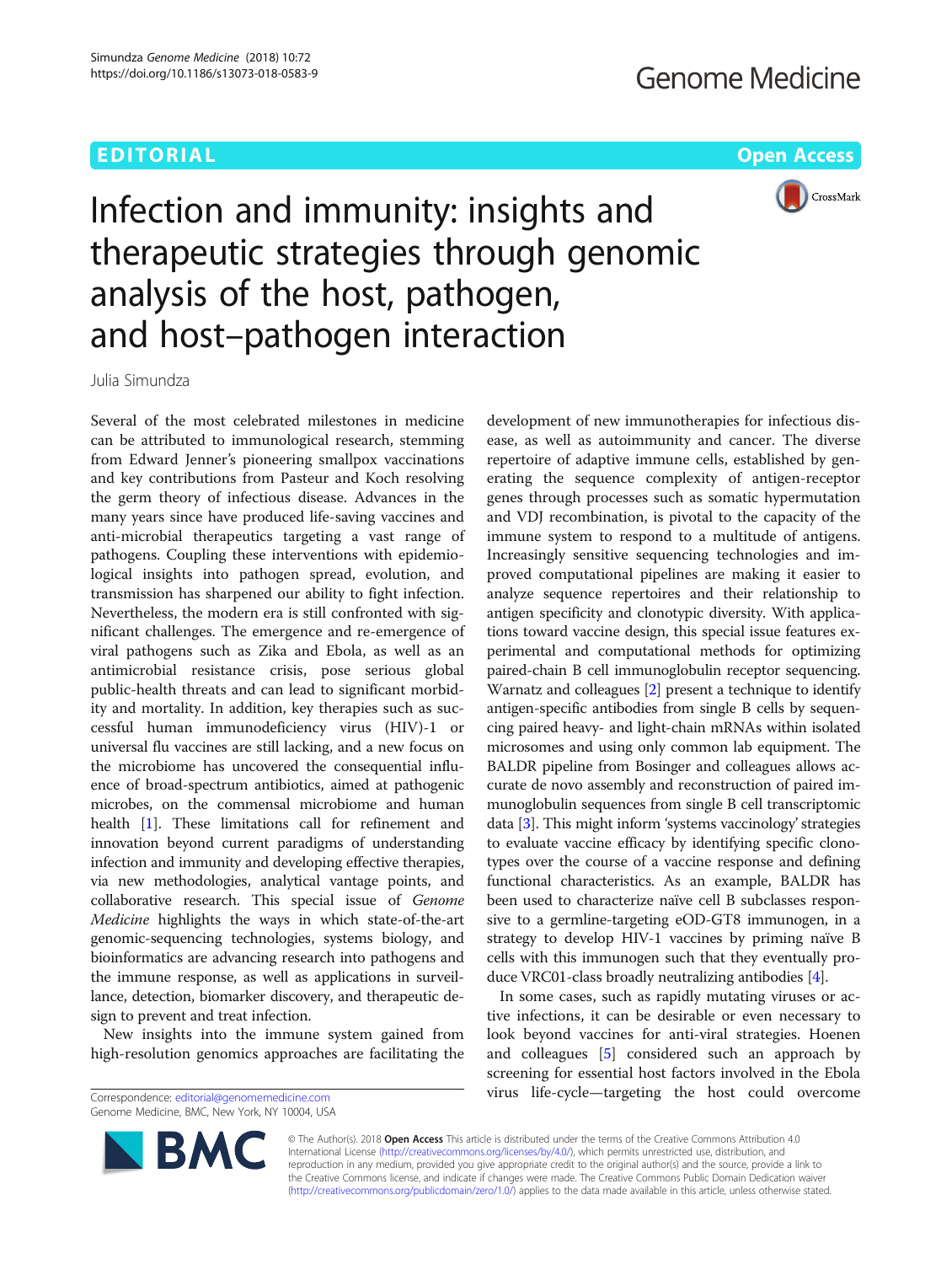challenges in targeting the virus itself, and might also be applicable to other viruses using the same host pathways. Resulting from a novel genome-wide siRNA screen for Ebola host factors, the authors found that targeting the host pyrimidine synthetase pathway with an already FDA-approved compound produced effective anti-viral activity against Ebola as well as other viruses. Considering recent events in the Democratic Republic of Congo, Ebola outbreaks continue to be a global public-health concern, and although rapid surveillance and experimental vaccines are facilitating improved responses to outbreaks, development of such therapies could impact containment efforts [\[6](#page-2-0)].

Defining the mechanisms of resistance to current therapies is similarly as pressing as the development of new treatments. Winzeler and colleagues [\[7](#page-2-0)] analyze whole-genome sequencing data to distinguish isolates that lead to recurring or relapsing infections in patients infected with Plasmodium vivax, a malarial species prone to relapse because it can remain dormant within the host in a form that is refractory to typical medications. The study suggests that the applications of whole-genome sequencing in clinical infectious disease are many-fold—for example, as a potential diagnostic test that could influence treatment decisions, as an investigative tool to identify mechanisms of resistance by using pathogen genomic data, and as a source of population dynamics data to inform surveillance in regions of endemic infection.

Responses to Ebola virus and Zika virus outbreaks, among others, have demonstrated an essential role of genomics in strategies for surveillance and management of infectious diseases. Discussing avian influenza, Lam and Pybus [\[8](#page-2-0)] forecast that successful epidemic control "on a global scale will require increased genomic surveillance in poorly characterized regions, timely data sharing, and the development of new analytical methods to test hypotheses concerning influenza virus emergence and transmission." Toward this, Borges et al. [\[9](#page-2-0)] have created INSaFLU, a bioinformatics platform for influenza virus sequencing data aimed toward increasing accessibility and analytical standardization across global research efforts. Such initiatives to maximize data and resource sharing to facilitate infectious disease research extend well beyond influenza—not only does the siRNA screening system presented by Hoenen and colleagues [[5\]](#page-2-0) provide the community with a minable dataset related to Ebola pathogenesis, but it also offers an experimental system that does not require biosafety level (BSL)-4, allowing similar experiments to be undertaken by many more labs.

Genomic and other high-throughput analyses are allowing an unprecedented level of analysis of human samples. Mark Davis and colleagues discuss emerging methods and translational insights gained from the human 'model system' for immunological research and consider how these are aiding our understanding of the complexities of human immunity [[10](#page-2-0)]. One such approach is demonstrated by Khatri and colleagues [\[11](#page-2-0)], who, by analyzing human vaccine challenge datasets, found an association between symptom severity and expression of the KLDR1 gene, leading them to propose that individual variation in KLDR1-expressing natural killer cell frequency could contribute to influenza susceptibility. A study of the Milieu Intérieur cohort [[12](#page-2-0)] characterized variability in humoral responses to 15 different human pathogens in healthy individuals, and, along with age and sex, genome-wide analyses identified variation within human leukocyte antigen (HLA) and killer cell immunoglobulin-like receptor (KIR) loci that associated with particular antibody responses. Similar studies of natural variation in human immunity could bring about advances in 'personalized immunology', developing means to predict an individual's risk of infection or other immune-related disease, response to therapy, and to guide tailored or precision therapies.

Each article in this issue uniquely leverages genomic data to innovate current approaches toward resolving mechanisms of pathogenesis, surveillance measures, and therapeutic design, and together the papers suggest that continued efforts are likely to impact research as well as clinical and public-health fronts. In addition to those opportunities described here, the integration of host and pathogen genomics has the potential to address central questions in the field such as the determination of human and zoonotic pathogen reservoirs and designing specific antimicrobial drugs to combat existing anti-microbial resistant strains, prevent future resistance, while sparing the commensal microbiome. As discussed by Alan Barrett, despite notable recent successes with known pathogens, the threat remains of an emergent unknown 'disease X', a response to which will require robust multidisciplinary platforms poised to fully characterize the pathogen and rapidly develop and validate an effective therapy [[13](#page-2-0)]. To this effect, Genome Medicine continues to herald cutting-edge open-data and collaborative research initiatives that undoubtedly represent the future of this field.

#### Abbreviations

BSL: Biosafety level; HIV: Human immunodeficiency virus; HLA: Human leukocyte antigen; KIR: Killer cell immunoglobulin-like receptor

#### Acknowledgements

We thank the guest editors Bali Pulendran and Mark Davis for their invaluable support for the special issue. We are also extremely grateful to all the authors and reviewers for their contributions that have allowed this special issue to come to fruition.

### Authors' contributions

JS wrote the article and approved the final manuscript.

#### Competing interests

JS is an editor for Genome Medicine and is employed by SpringerNature.